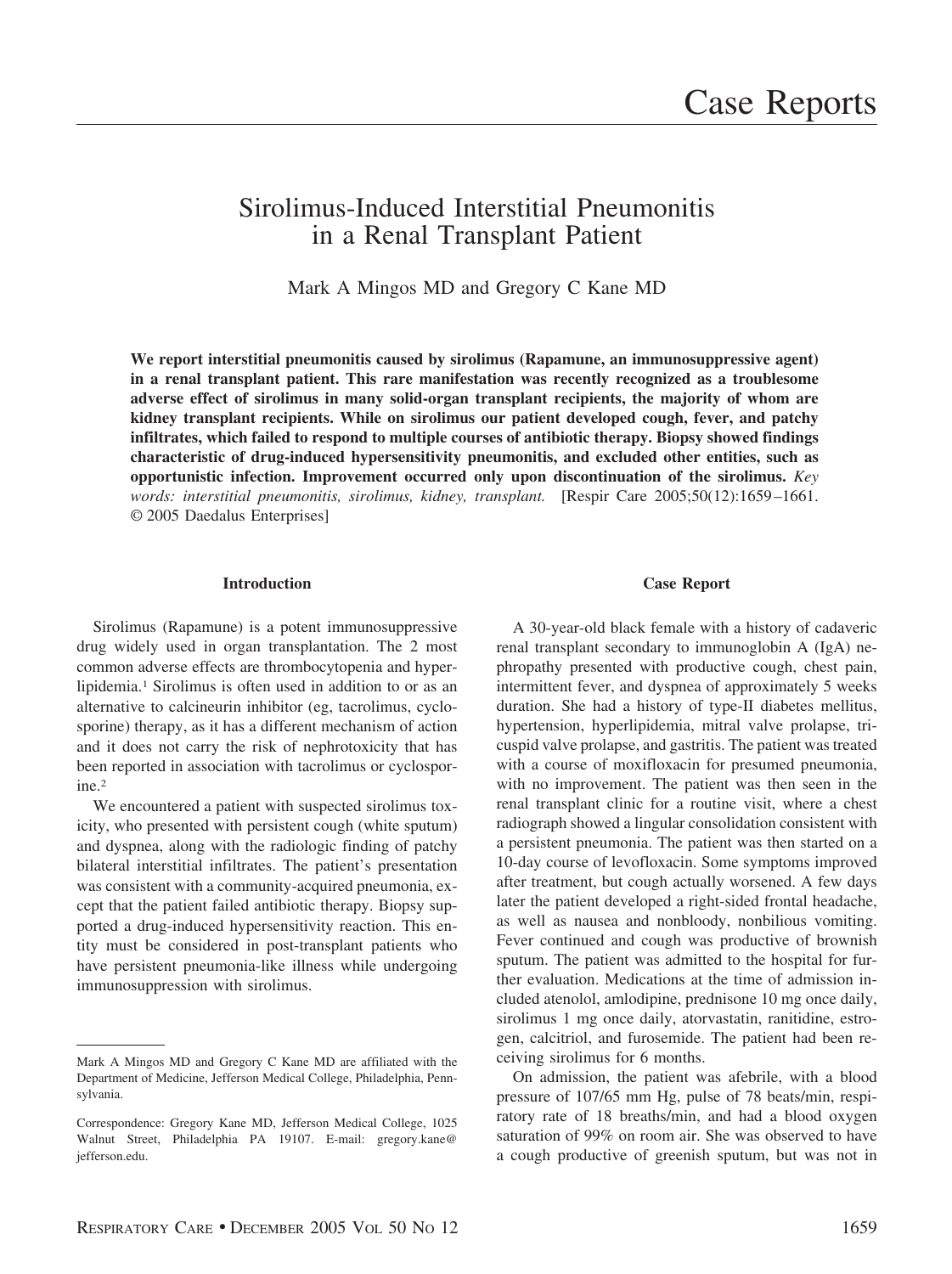

Fig. 1. Anterior-posterior chest radiograph showing density in the left lower lung zone, which obscures the lateral left heart border, consistent with air-space consolidation in the lingula.

overt respiratory distress. The chest examination found a few rales diffusely, and rhonchi over the lingular area when auscultated at the left anterior axillary line. The patient also had edema  $(1+)$  in her lower extremities, bilaterally. The renal allograft was palpable in the left lower quadrant and was nontender.

Admission laboratory results revealed a normal white blood cell count of 5.7 cells/ $\mu$ L, a hemoglobin of 12.4 g/dL, and a platelet count of 279,000/mL. She had an abnormal laboratory value for creatinine, 2.0 mg/dL, but this was baseline for this patient. An initial chest radiograph showed a persistent lingular infiltrate that was not substantially changed from her last radiograph, approximately one month prior, without any new infiltrates or effusions (Figure 1).

Our initial assessment was that she had persistent pneumonia. We empirically started intravenous ceftriaxone 1 g and intravenous azithromycin 250 mg daily. We obtained cultures of urine, blood, and sputum. We ordered measurement of sirolimus level, cytomegalovirus antigen, herpes virus antigen, and influenza titer, to evaluate possible antibiotic-resistant etiologies of the pulmonary disease process. The sirolimus level was 13.1  $\mu$ g/L (normal 4-12  $\mu$ g/L).

Despite the intravenous antibiotics, the patient's symptoms persisted. Two days into the hospital stay, she had an episode of hemoptysis, and chest auscultation revealed bilateral basilar crackles. At this time we obtained a noncontrast computed tomogram, which showed patchy parenchymal opacities (Figure 2), with areas of confluence in the lingula and left lower lobe, and less confluent areas



Fig. 2. Computed tomogram taken concurrently, showing patchy air-space disease in the lingula and the left lower lobe, as well as focal nodular consolidation at the extreme right costophrenic angle.

seen in the right upper and right middle lobe. A soft-tissue density was noted at the right lung base. These findings were interpreted as being consistent with a multilobar pneumonia.

We then performed a bronchoscopy with biopsy and bronchoalveolar lavage for unresolving pneumonia. The differential diagnosis at that point expanded to include a drug-induced pneumonitis, bronchiolitis obliterans organizing pneumonia, capillaritis, and Henoch-Schönlein purpura.

The bronchoalveolar lavage revealed 9% macrophages, 0% neutrophils, 91% lymphocytes, and 0% eosinophils. Cytologic examination, with appropriate stains, of the fluid was negative for malignant cells, Legionella, *Pneumocystis carinii*, and fungi. The biopsy found multiple giant cells, both intra-alveolar and interstitial, without evidence of vasculitis or bronchiolitis. The biopsies were negative for acid-fast bacilli, as well as negative for IgG, IgA, IgM, C3, and C1q. The findings were consistent with prior descriptions of a rare entity among solid-organ transplant recipients, known as sirolimus-induced interstitial pneumonitis (Figure 3). Sirolimus was stopped and tacrolimus was substituted. Antibiotics were discontinued. We did not treat with increased doses of prednisone.

Following the discontinuation of sirolimus, the patient began to improve symptomatically, with decrease in cough and improvement in dyspnea. A chest radiograph prior to discharge, approximately 8 dayslater, revealed partial clearing of the lingular and left-lower-lobe consolidation. Improvement continued after discharge, with complete resolution of cough. A follow-up computed tomogram 6 weeks later confirmed improvement in all parenchymal infiltrates, and a final follow-up computed tomogram 12 weeks after hospitalization showed complete resolution. The patient